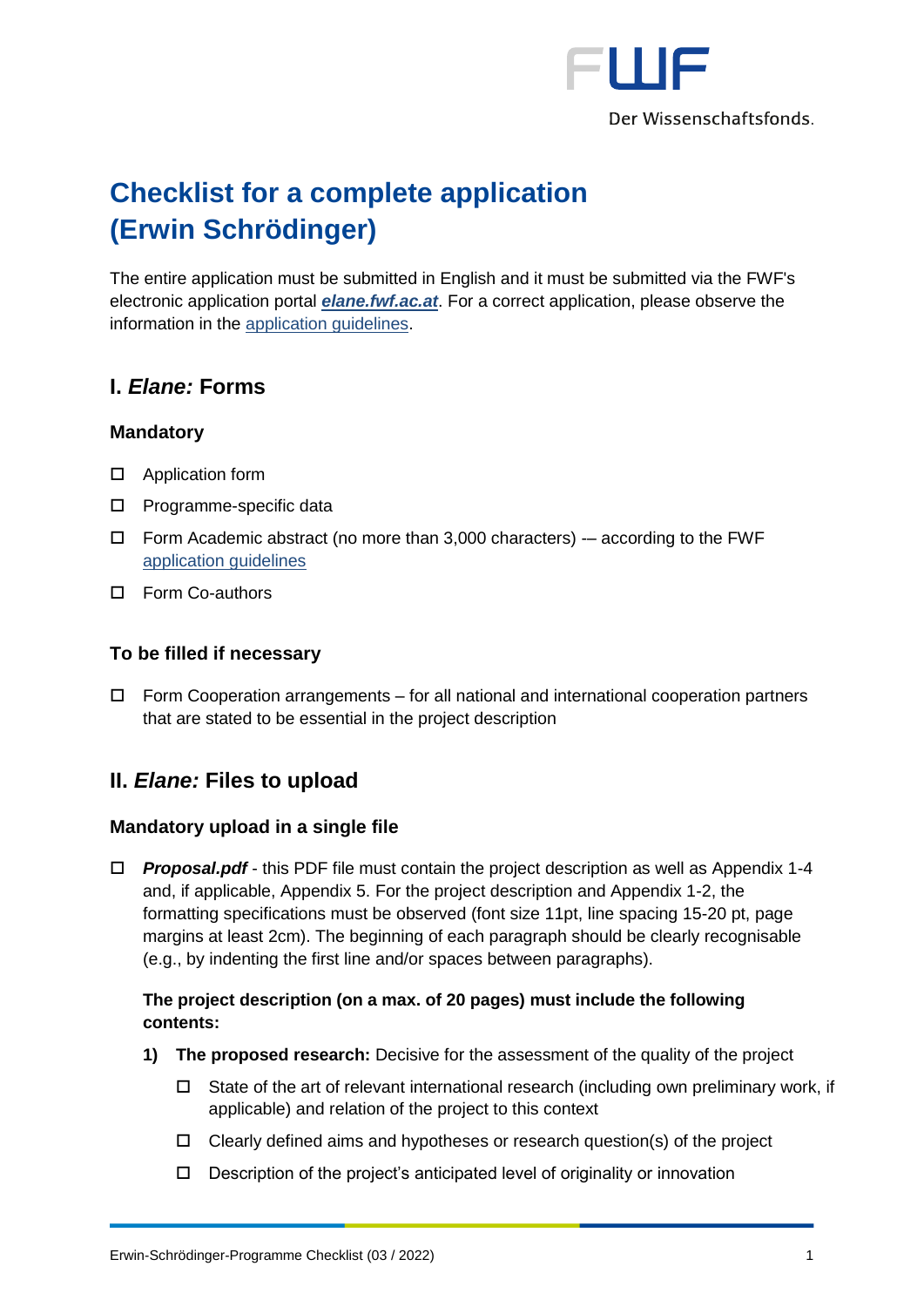

#### □ Methods

- $\Box$  Intended cooperation arrangements (national and/or international) as part of the planned project should be explained. This explanation should specify the people with whom the applicant aims to collaborate, what the subject of the intended cooperation arrangement(s) will be and what they will contribute to the project. All of the national and/or international cooperation arrangements that were stated to be essential in the project description should be listed on the cooperation arrangements form and may be evidenced by a collaboration letter.
- □ Work plan and timeline
- $\Box$  Research-related qualifications of the researchers involved
- $\Box$  All potential ethical, safety-related, or regulatory aspects of the submitted project and how the applicant plans to deal with them must be described in a separate section. These questions should be addressed briefly in the text even if the applicant believes the project does not raise any ethical issues.
- $\Box$  A separate section must describe what sex-specific and gender-related issues the planned project may potentially give rise to, and how the applicant intends to deal with them. These must be addressed briefly in the text even if the applicant believes the project does not raise any sex-specific and gender-related issues.

#### **2) Programme specific aspects**

- Information on the chosen foreign research institution
- $\Box$  Information on career development and the option to return

#### **Annexes**

- $\Box$  Annex 1: List of works cited in the application (References) on max. 5 pages
- Annex 2: Academic curriculum vitae and description of previous research achievements of the principal investigator (no more than three pages)
- $\Box$  Annex 3: Invitation of the foreign research institution
- Annex 4: Recommendation letter of the Austrian research institution
- Annex 5: Optional: confirmations (collaboration letters, no more than 1 page) of national and international cooperation partners that are stated to be essential in the project description

# **III. Attachments:**

#### **Mandatory file to be uploaded (attachment)**

 *Publication\_lists.pdf* – A list of all research publications over the last five years (broken down into "quality assured publications" and "other publications") of the applicant (merged onto the document *publication\_list.pdf*).